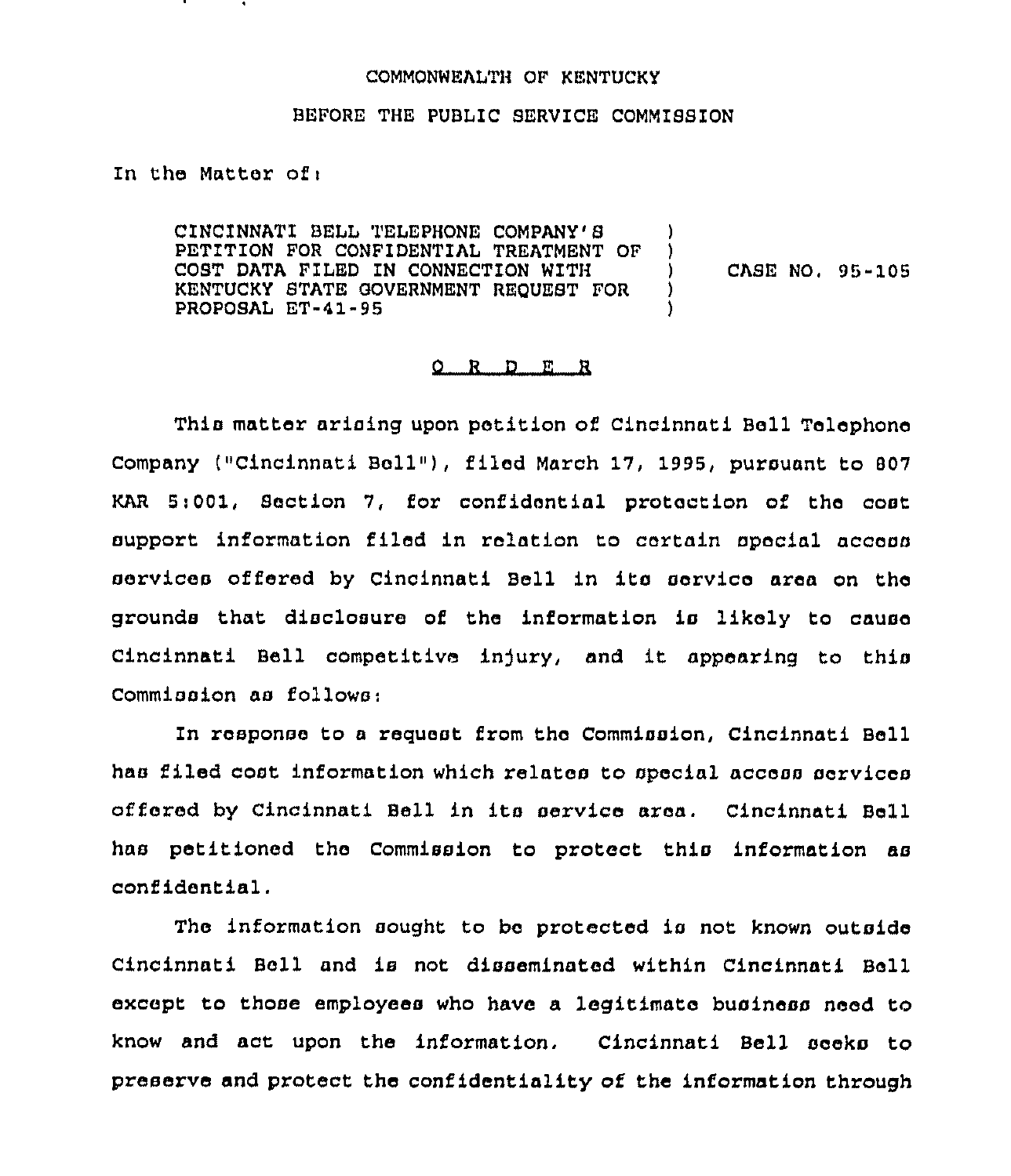all appropriate means, including the maintenance of appropriate security at its offices,

KRS 61.872(1) requires information filed with the Commission to be available for public inspection unless specifically exempted by statute. Exemptions from this requirement are provided in KRS 61 . 878(1) . That section of the statute exempts several categories of information from open inspection. One category exempted in paragraph (c) 1 of that subsection is information confidentially disclosed to the Commission which if openly disclosed would permit an unfair commercial advantage to competitors of the source of the information. To qualify for this exemption, the party claiming confidentiality must demonstrate actual competition and a likelihood of substantial competitive injury if the information is disclosed, Competitive injury occurs when disclosure of the information gives competitors an unfair business advantage.

The special access services offered by Cincinnati Bell face competition from special access competitors such as Time Warner AxS, MCI Metro, FiberNET, MFS, and others. Competitors of Cincinnati Bell could use the information to determine Cincinnati Bell's cost and contribution from the special access services which competitors could then use to plan market entry, as well as strategies for providing and pricing similar services. Thus, disclosure of the information is likely to cause Cincinnati Bell competitive injury, and the information should be protected as confidential.

-2-